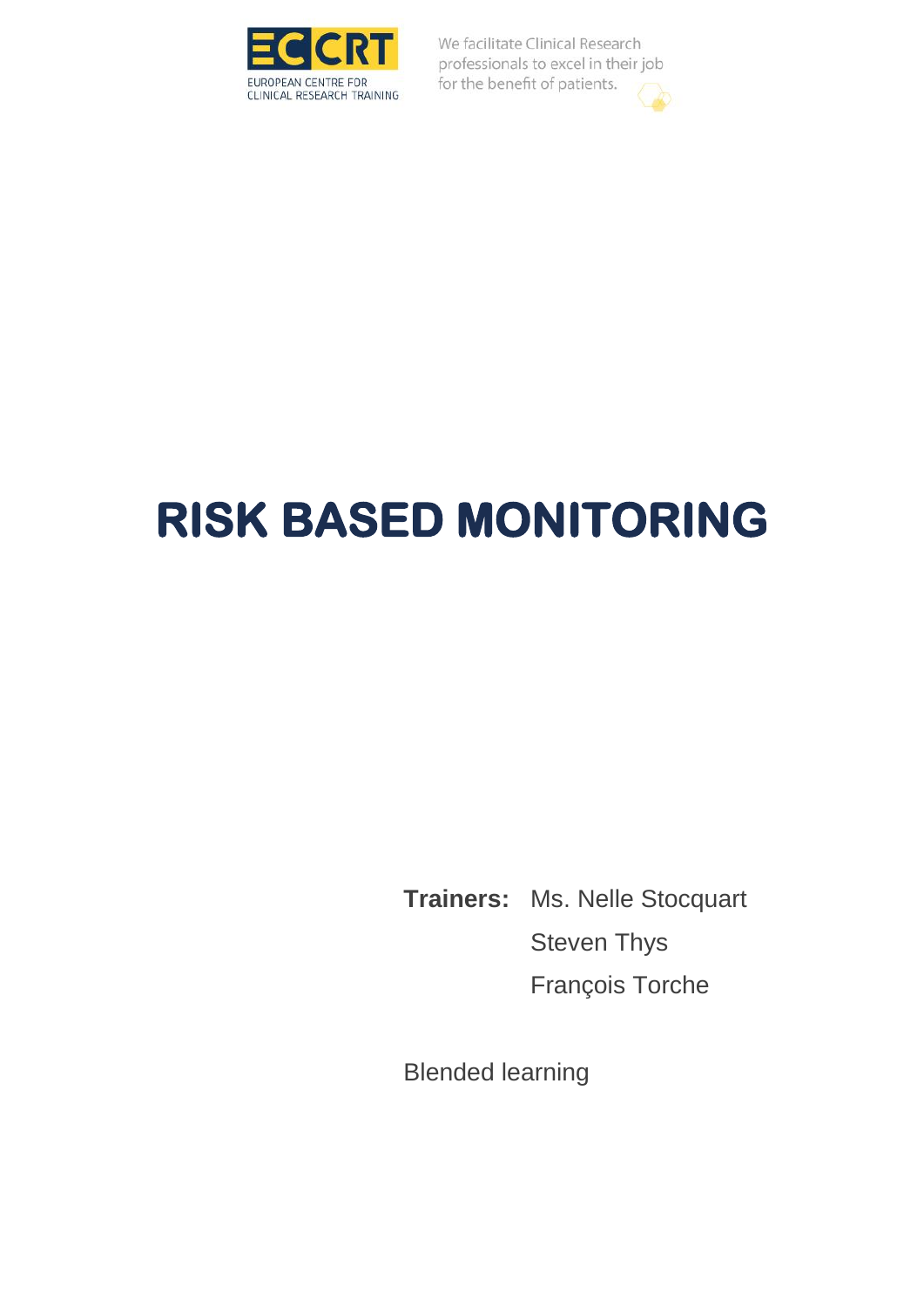

### **Table of Content**

### **Agenda**

**Trainer(s)**

### **ECCRT Virtual Campus**

Enter the ECCRT Virtual Campus and get more about your course!

- Read general news from your trainer
- **Post in forums to discuss course-related topics**
- **Find additional documentation on the course topic**
- **Download your training certificate**

### How to enter the Virtual Campus:

Refer to the instructions and credentials received by email. Should you have questions during or after the course, contact your dedicated helpline at [campus@eccrt.com.](mailto:campus@eccrt.com)

### *Important Note*:

Your access to the Virtual Campus will expire 3 months after your enrolment date.

### **Contact details**

### **European Centre for Clinical Research Training (ECCRT)**

Marcel Broodthaers plein 8 – box 5 1060 Brussels (Belgium)  $+3228924000$ ≢≡ [info@eccrt.com](mailto:info@eccrt.com) ■ www.eccrt.com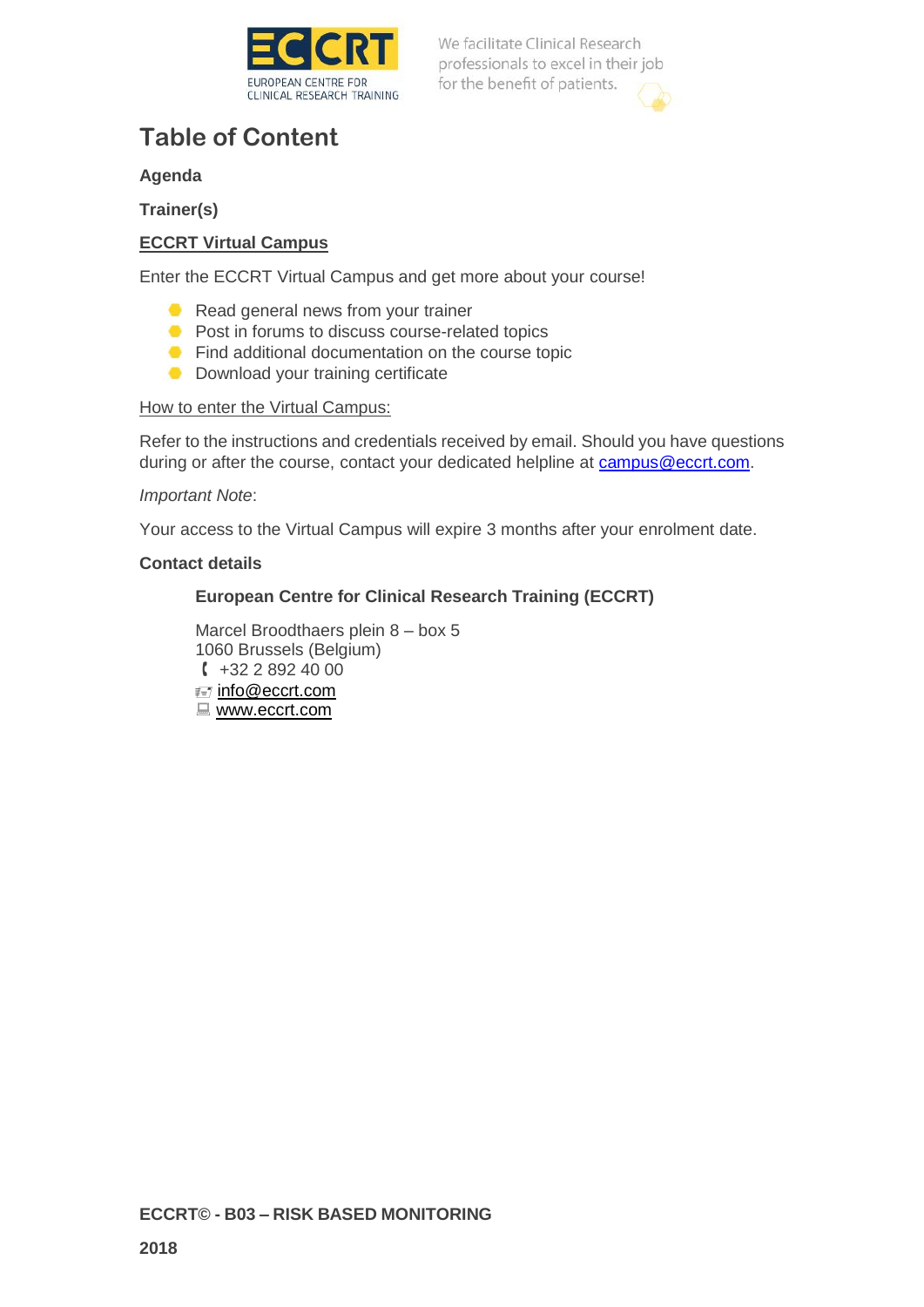

# **1. Agenda**

| Course Credit:<br>eLearning - Videos Duration:<br>Classroom duration:<br><b>Final Grading Test:</b> | <b>12 hours</b><br>1h28 (excl. quizzes and workshops)<br><b>7 hours</b> (1-day face to face)<br>60 minutes (20 questions) |
|-----------------------------------------------------------------------------------------------------|---------------------------------------------------------------------------------------------------------------------------|
| <b>RISK MANAGEMENT IN CLINICAL RESEARCH</b>                                                         | <b>Duration</b>                                                                                                           |
| <b>PART I - eLearning</b>                                                                           |                                                                                                                           |
| Introduction                                                                                        | 1 quiz + 1 workshop                                                                                                       |
| Rationale for RBM                                                                                   | 09:00 min                                                                                                                 |
| <b>Risk Based Monitoring Methodology</b>                                                            | 05:30 min + 2 quizzes + 1 workshop                                                                                        |
| <b>Risk Assessment</b>                                                                              | 16:00 min + 1 quiz + 1 workshop                                                                                           |
| Critical Data and Risk Indicator                                                                    | 08:00min + 1 workshop                                                                                                     |
| Risk Plan                                                                                           | $20:30$ min + 1 quiz                                                                                                      |
| <b>Monitoring Execution</b>                                                                         | $20:30$ min + 1 quiz + 2 workshops                                                                                        |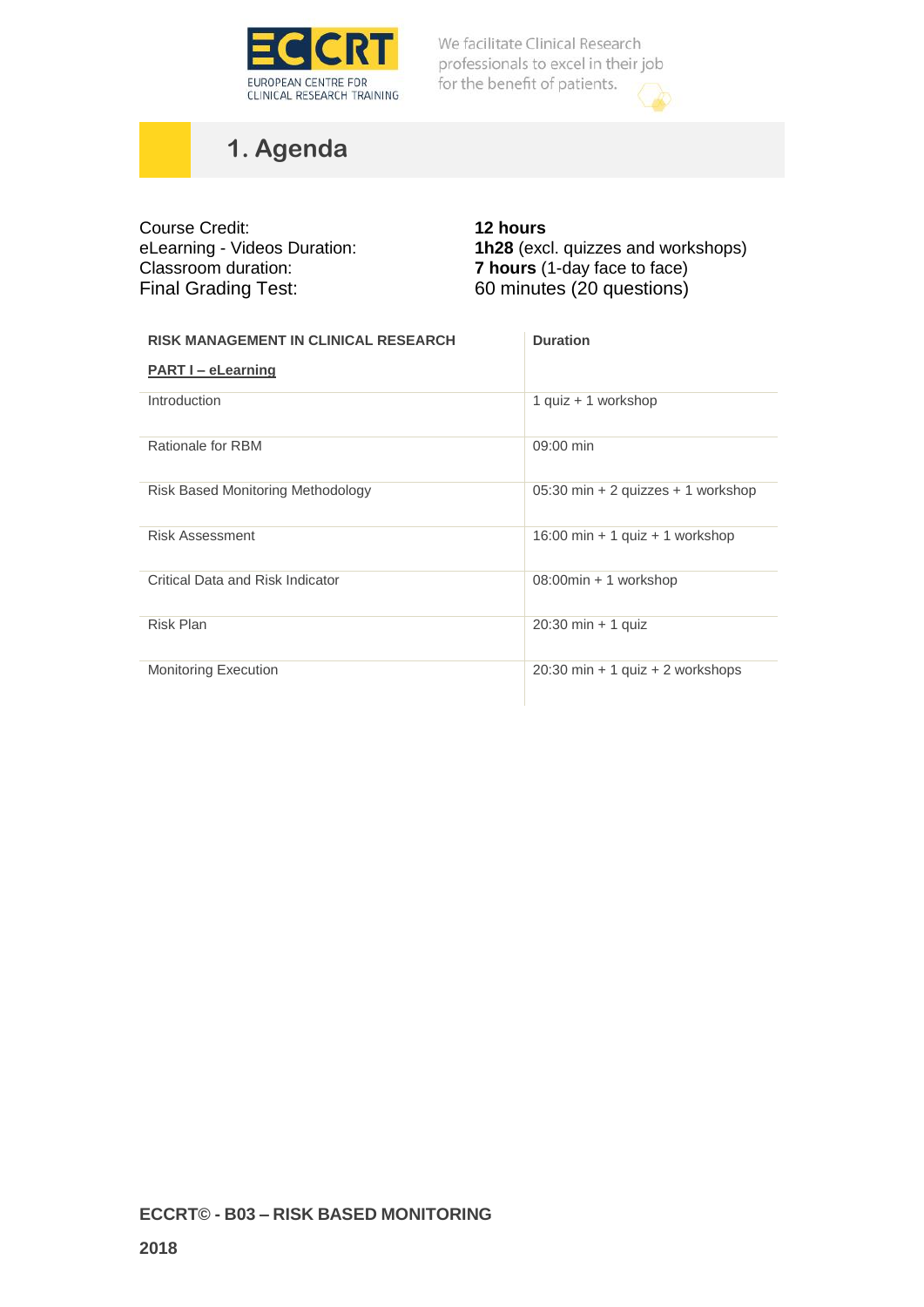

#### **RISK MANAGEMENT IN CLINICAL RESEARCH**

#### **PART II – Classroom (1 day)**

- Concise review of the theory with Q&A sessions\*
	- o Workshops
		- Risk identification and analysis
		- RACT
		- Critical data and Risk indicator identification
		- **■** Threshold Definition
- Integrated Quality Risk Management Plan (IQRMP)
- RBM roles and responsibilities
- RBM implementation
	- o Study cases\*\*
		- **EXECTE Steven Thys, Director Clinical Operations at Servier, France**
	- o RBM tool demonstration\*\*
- Status on RBM implementation

\* = interactive session

\*\*= Testimony from the Industry

*Note: The classroom training includes a lunchbreak of 45 minutes and two coffee breaks of 15 minutes*